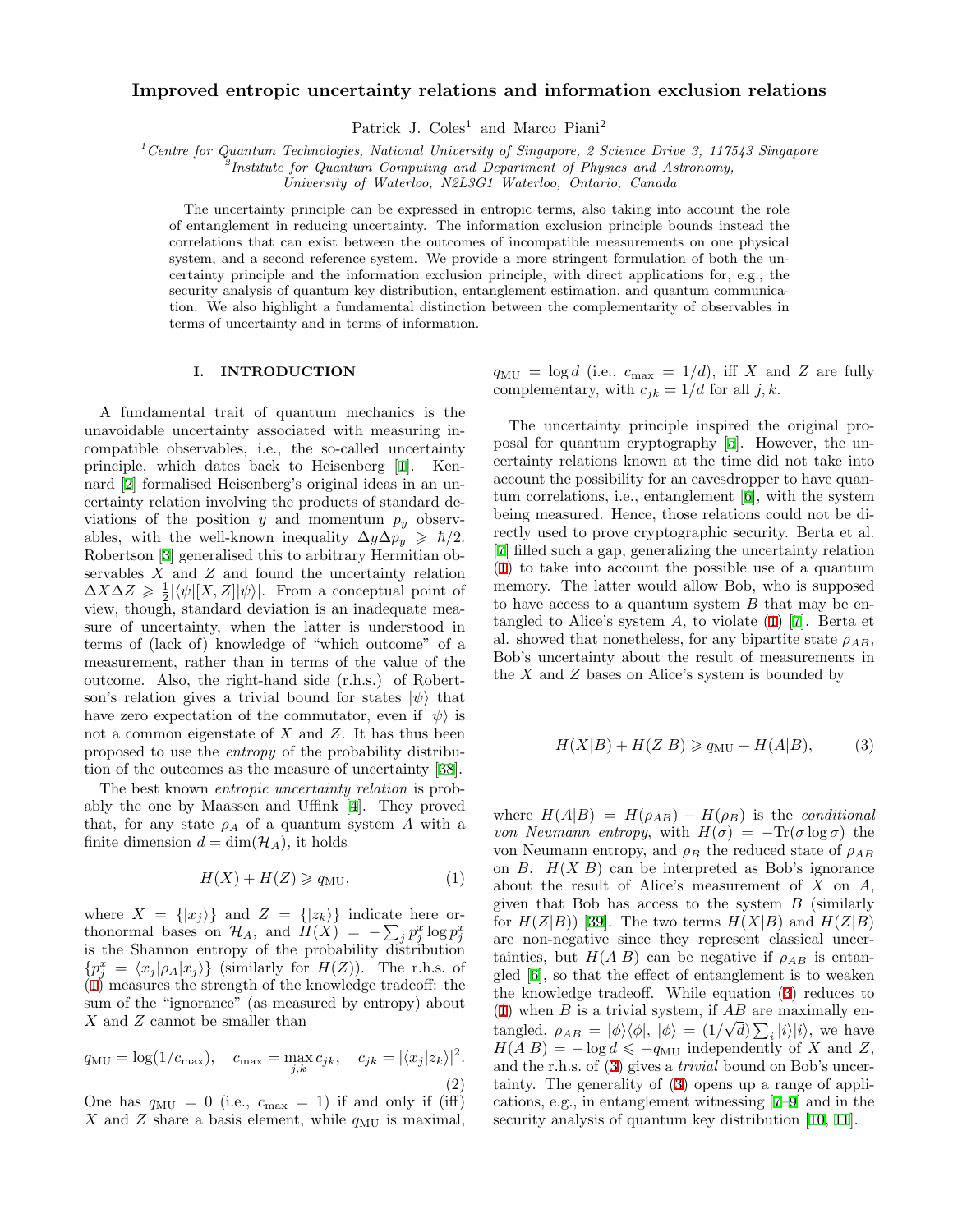### **A. Summary of results**

One main result of this article is to improve the bound in ([3\)](#page-0-1) by replacing  $q_{\text{MU}}$  with a larger parameter almost always strictly greater than  $q_{\text{MU}}$ . Another result is the improvement of Hall's "information exclusion principle" [[12\]](#page-10-4), which regards the mutual information between the outcomes of measurements on one physical system, and a second system correlated with the first system. Mutual information is a measure of correlations, and is the central quantity in, e.g., communication theory [[13](#page-10-5)]. It quantifies the number of bits of information gained—equivalently, the reduction of ignorance—about *X* when given access to *Y* , and can indeed be defined as  $I(X:Y) = H(X) - H(X|Y)$ . Hall's idea was essentially to reformulate the uncertainty principle in terms of mutual information, as follows. Let *X* and *Z* be two orthonormal bases on system *A*, and let *Y* be a classical register that may be correlated to *A*. Then

$$
I(X:Y) + I(Z:Y) \le r_{\mathrm{H}}, \quad r_{\mathrm{H}} = \log(d^2 \cdot c_{\mathrm{max}}). \tag{4}
$$

Hall's bound says that one cannot probe the register *Y* in order to obtain complete information about both the *X* and *Z* observables, if these two observables have a small value of  $c_{\text{max}}$  (defined in [\(2](#page-0-2))). Bounds on the sum of complementary information terms have been called *information exclusion relations* [[12,](#page-10-4) [14](#page-10-6), [15](#page-10-7)]. They have not been studied as much as uncertainty relations [[40](#page-10-8)], and the best known information exclusion relation, Eq. [\(4](#page-1-0)), is actually not a very strong bound, as pointed out by Grudka et al. [\[16](#page-10-9)]. Grudka et al. have attempted to remedy this by conjecturing a stronger information exclusion relation. They found numerical evidence, and proved analytically in some special cases, that

<span id="page-1-1"></span>
$$
I(X:Y) + I(Z:Y) \leq r_{\mathcal{G}}, \quad r_{\mathcal{G}} = \log\left(d \cdot \sum_{\text{d largest}} c_{jk}\right),\tag{5}
$$

with the sum over the largest *d* terms of the matrix  $[c_{jk}]$ (again, see [\(2](#page-0-2))). Since  $\sum_{d \text{ largest}} c_{jk} \leq d \cdot c_{\text{max}}$ , we have  $r_{\rm G} \leq r_{\rm H}$  (potentially with strict inequality) and, if true, [\(5](#page-1-1)) would be an improvement over Hall's bound. In what follows we shall actually prove a *stronger* version of Grudka et al.'s conjecture. Furthermore we will extend it to the much more general case of quantum memory, where *Y* is replaced by a general quantum system.

Besides improving both the uncertainty relation ([3](#page-0-1)) and the information exclusion relation ([4\)](#page-1-0), this article provides the insight that the complementarity of uncertainty (i.e., a limit on the knowledge about the outcomes of complementary observables) and the complementarity of information (i.e., a limit on the correlations between the outcomes of complementary observables and some external system) differ both conceptually and practically. Hence, from the quantitative point of view, we should not expect to have the same complementarity factor appearing in uncertainty relations and information exclu-

sion relations. What makes Hall's bound weak is the use in ([4](#page-1-0)) of the same parameter  $c_{\text{max}}$  as in [\(1](#page-0-0)).

In what follows, we first give a simplified presentation of our results in Secs. [II](#page-1-2) and [III](#page-2-0) and then discuss their implications in Secs. [IV](#page-3-0) and [V.](#page-3-1) We then give a more detailed presentation, discussing the generalisation of our results for arbitrary positive operator valued measures (POVMs) in Sec. [VI](#page-3-2), and giving more details on our state-independent approach in Sec. [VII.](#page-6-0) The main technical proofs are given in the Appendix.

# <span id="page-1-2"></span>**II. IMPROVED UNCERTAINTY RELATION**

Our main technical result is an entropic uncertainty relation that, much like ([3\)](#page-0-1), accounts for the possible reduction of Bob's uncertainty about Alice's system thanks to the entanglement between systems *A* and *B*. Before presenting our strongest result, we focus on a simple corollary that gives intuition about the nature of our improvement (see Appendix [A 3](#page-9-8) for the proof).

<span id="page-1-3"></span><span id="page-1-0"></span>**Corollary 1.** *For any bipartite state ρAB, and any orthonormal bases*  $X = \{|x_j\rangle\}$  *and*  $Z = \{|z_k\rangle\}$  *on*  $\mathcal{H}_A$ *,* 

$$
H(X|B) + H(Z|B) \geqslant q' + H(A|B),\tag{6}
$$

*where*  $H(X|B) = H(\rho_{XB}) - H(\rho_B)$ *, with*  $\rho_{XB} = (X \otimes$  $\mathcal{I})(\rho_{AB})$  and  $\mathcal{X}(\cdot) = \sum_j |x_j\rangle\langle x_j|(\cdot)|x_j\rangle\langle x_j|$  (similarly for *H*(*Z|B*)*), and*

$$
q' = q_{\rm MU} + \frac{1}{2}(1 - \sqrt{c_{\rm max}}) \log \frac{c_{\rm max}}{c_2},\tag{7}
$$

*where*  $c_2$  *is the second largest entry of the matrix*  $[c_{jk}]$ *.* 

Notice that, for small  $c_{\text{max}}$ , like in the case of almost complementary *X* and *Z*, one has  $q' \approx \log(1/\sqrt{c_{\max}c_2})$  to be compared with  $q_{\text{MU}} = \log(1/c_{\text{max}})$ . So our bound nicely captures the importance of both *c*max and *c*2, i.e., takes into account more information about the relation between the two bases. Clearly  $q' \geq q_{\text{MU}}$  in general. Furthermore  $q' > q_{\text{MU}}$  iff there is exactly one pair  $(\hat{j}, \hat{k})$  such that  $c_{\text{max}} = c_{\hat{i}\hat{k}}$ , with  $c_{\text{max}} < 1$ . In the special case where the system *A* is a qubit, it is immediate to check that necessarily  $c_{\text{max}} = c_2$ , hence  $q' = q_{\text{MU}}$ . However, for  $d \geqslant 3$ , we have  $q' > q_{\text{MU}}$  for *almost all* pairs of bases  $(X, Z)$ . Indeed, in  $d \geqslant 3$  a typical unitary—seen here as the unitary that connects the two bases, i.e.,  $X = \{ |x_i \rangle \} = \{ U | z_i \rangle \}$  has  $c_2 < c_{\text{max}} < 1$ , see Sec. [VII B](#page-6-1). We remark that, even for the simple improvement provided by Corollary [1](#page-1-3), the gap between *q ′* and *q*MU can become arbitrarily large. In Sec. [VII C,](#page-7-0) we give an example where the gap  $q' - q_{\text{MU}}$ diverges as the logarithm of the dimension *d* of *A* [\[41](#page-10-10)].

We now state our main technical result, from which all of our other relations follow (see Appendix [A 1](#page-8-0) for the proof). We first replace the bound  $q_{MU}$  in [\(3](#page-0-1)) with a *state-dependent* bound  $q(\rho_A)$ , and then define a new state-independent bound.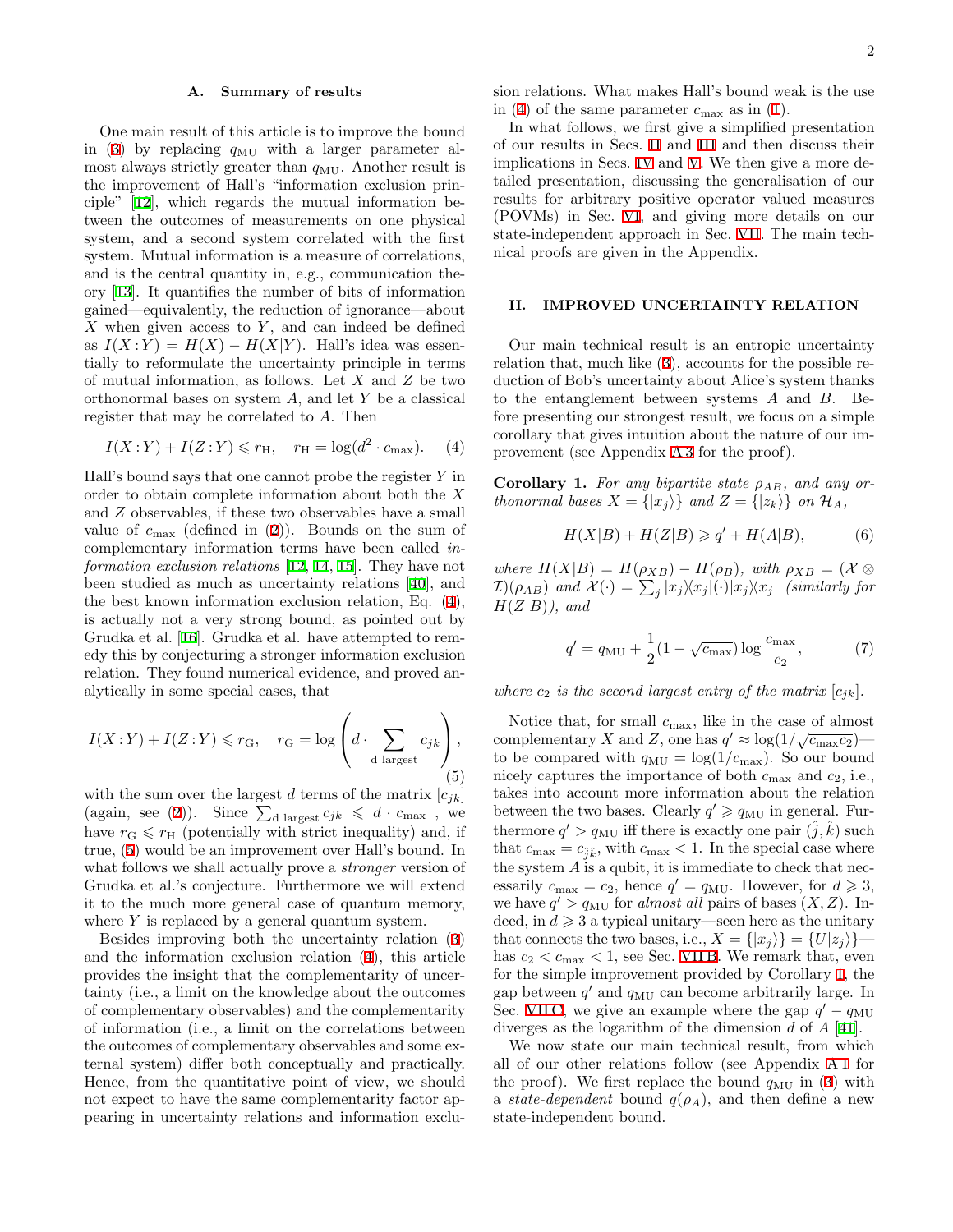<span id="page-2-8"></span>**Theorem 2.** For any bipartite state  $\rho_{AB}$ , and any or*thonormal bases*  $X = \{|x_j\rangle\}$  *and*  $Z = \{|z_k\rangle\}$  *on*  $\mathcal{H}_A$ *,* 

<span id="page-2-9"></span><span id="page-2-3"></span>
$$
H(X|B) + H(Z|B) \ge q(\rho_A) + H(A|B), \tag{8}
$$

*where, from*  $c_{ik}$  *in* [\(2](#page-0-2))*, we define* 

$$
q(\rho_A) = \max\{q(\rho_A, X, Z), q(\rho_A, Z, X)\},
$$
 (9a)

$$
q(\rho_A, X, Z) = \sum_j p_j^x \log(1/\max_k c_{jk}),
$$
\n(9b)

$$
q(\rho_A, Z, X) = \sum_{k} p_k^z \log(1/\max_j c_{jk}).
$$
 (9c)

*Hence, the following state-independent bound holds:*

<span id="page-2-1"></span>
$$
H(X|B) + H(Z|B) \ge q + H(A|B), \quad q = \min_{\rho_A} q(\rho_A). \tag{10}
$$

It is clear that  $q(\rho_A) \geq q_{\text{MU}}$ , since averaging over *j* or *k* gives a larger value than minimising. For *A* a qubit  $(d = 2)$ , we have that max<sub>k</sub>  $c_{jk}$  is independent of *j* and hence  $q(\rho_A) = q_{\text{MU}}$ . But  $q(\rho_A) \geqslant q'$  (see the proof of Cor. [1](#page-1-3)), so that, for  $d \ge 3$ ,  $q(\rho_A) \ge q' > q_{MU}$  for all states, for almost all choices of *X* and *Z*. Hence the lower bound  $q$  of [\(10](#page-2-1)) is an improvement over  $q_{MU}$ . By using the minimax theorem, see Sec. [VII A,](#page-6-2) we obtain

<span id="page-2-2"></span>
$$
q = \max_{0 \le p \le 1} \lambda_{\min}[\Delta(p)],\tag{11}
$$

where  $\lambda_{\min}[\cdot]$  denotes the minimum eigenvalue and  $\Delta(p) = p\Delta_{XZ} + (1-p)\Delta_{ZX}$ , with  $\Delta_{XZ}$  =  $\sum_{j} \log(1/\max_{k} c_{jk}) |x_j\rangle\langle x_j|$  and  $\Delta_{ZX}$  =  $\sum_{k} \log(1/\max_{j} c_{jk}) |z_{k}| \times |z_{k}|$ . Thus, computing *q* can be done by finding the minimum eigenvalue of particular matrices, a straightforward numerical calculation. Furthermore, by setting  $p = 1/2$  in [\(11](#page-2-2)) one can get a bound *still certified to be at least as large as*  $q' \geq q_{\text{MU}}$ . In general, we have

$$
q \geqslant \lambda_{\min}[\Delta(1/2)] \geqslant q' \geqslant q_{\text{MU}}.
$$

<span id="page-2-5"></span>**Example 1.** Let  $d = 3$ ,  $Z = \{ |0\rangle, |1\rangle, |2\rangle \}$ , and  $X =$ *{U|*0*⟩, U|*1*⟩, U|*2*⟩}*, with

$$
U = \begin{pmatrix} 1/\sqrt{3} & 1/\sqrt{3} & 1/\sqrt{3} \\ 1/\sqrt{2} & 0 & -1/\sqrt{2} \\ 1/\sqrt{6} & -\sqrt{2/3} & 1/\sqrt{6} \end{pmatrix}.
$$

 $\text{We have } q_{\text{MU}} = \log(3/2) \approx 0.58, q' \approx 0.62,$  $\lambda_{\min}[\Delta(1/2)] \approx 0.64$ , and  $q \approx 0.64$ . Furthermore, our state-dependent bound is often *much* better than  $q_{MU}$ : if the reduced state is maximally mixed then  $q(1/3)$  =  $(2/3) \log 3 \approx 1.06$ , while numerically averaging over all pure states gives  $\langle q(|\psi\rangle)\rangle_{|\psi\rangle} \approx 1.07$ .

Other attempts have been made to strengthen Eq. [\(3](#page-0-1))  $[17-19]$  $[17-19]$ , or the less general relation Eq.  $(1)$  $(1)$   $[20-22]$  $[20-22]$ . Refs. [\[21](#page-10-15), [22](#page-10-14)] took a majorisation approach; however, their bounds can be weaker than ([1\)](#page-0-0) when *X* and *Z* have a large  $q_{\text{MU}}$  value. Ref. [\[17](#page-10-11)] added a term to the r.h.s. of ([3](#page-0-1)) that depends on the quantum discord [\[23](#page-10-16)] of the state  $\rho_{AB}$ ; that same term (see [[17\]](#page-10-11)) can be added to the r.h.s. of our result ([8\)](#page-2-3) if one wishes. Ref. [\[18](#page-10-17)] (Ch. 7) replaced  $q_{\text{MU}}$  in ([3\)](#page-0-1) with a state-dependent bound  $q(\rho_A)$ , like we did in ([8\)](#page-2-3); however in their case they have  $\min_{\rho_A} \hat{q}(\rho_A) = q_{\text{MU}}$ , so unlike our result it does not lead to a strengthened state-independent bound.

## <span id="page-2-0"></span>**III. IMPROVED INFORMATION EXCLUSION RELATION**

As a corollary of  $(8)$  $(8)$ , we prove Grudka et al.'s conjectured information exclusion relation [[16\]](#page-10-9). Furthermore, we actually strengthen their bound and extend it to the case of quantum memory. In order to fully appreciate this, let us first consider the extension of Hall's result to the case of quantum memory, i.e., we replace the classical system *Y* with a general quantum system *B*. A corollary of  $(3)$  $(3)$  is:

<span id="page-2-6"></span>
$$
I(X:B) + I(Z:B) \leqslant r_{\mathcal{H}} - H(A|B). \tag{12}
$$

Improving [\(4](#page-1-0)), this result allows for entanglement between *A* and *B*. It says that the trade-off in correlations is weakened if  $H(A|B)$  is negative, i.e. if  $\rho_{AB}$  is strongly entangled. After all, in the maximally entangled case,  $I(X:B) = I(Z:B) = \log d$ , so in such a case the bound on the r.h.s. must be no smaller than 2 log *d*.

Now consider the following information exclusion relation, a corollary of our uncertainty relation [\(8](#page-2-3)).

<span id="page-2-7"></span>**Corollary 3.** *For any bipartite state*  $\rho_{AB}$ *,* 

<span id="page-2-4"></span>
$$
I(X:B) + I(Z:B) \leqslant r - H(A|B),\tag{13}
$$

<span id="page-2-10"></span>*with*

$$
r = \min\{r(X, Z), r(Z, X)\},\qquad(14a)
$$

$$
r(X, Z) = \log(d \sum_{j} \max_{k} c_{jk}),
$$
\n(14b)

$$
r(Z, X) = \log(d \sum_{k} \max_{j} c_{jk}).
$$
 (14c)

*Proof.* Write  $H(X|B) = H(X) - I(X:B)$  (similarly for  $H(Z|B)$ , rearrange [\(8](#page-2-3)), and use  $H(Z) \leq \log d$  to get

$$
I(X:B)+I(Z:B)\leqslant \log d+H(X)-q(\rho_A,X,Z)-H(A|B).
$$

Now,  $H(X) - q(\rho_A, X, Z) = \sum_j p_j^x \log(\max_k c_{jk}/p_j^x) \leq$  $log(\sum_j \max_k c_{jk})$ , where we used the concavity of the log. Bringing *d* inside the log completes the proof. A similar bound holds when interchanging *X* and *Z*.  $\Box$ 

This allows us to conclude

**Corollary 4.** *Grudka et al.'s conjecture,* [\(5](#page-1-1))*, is true.*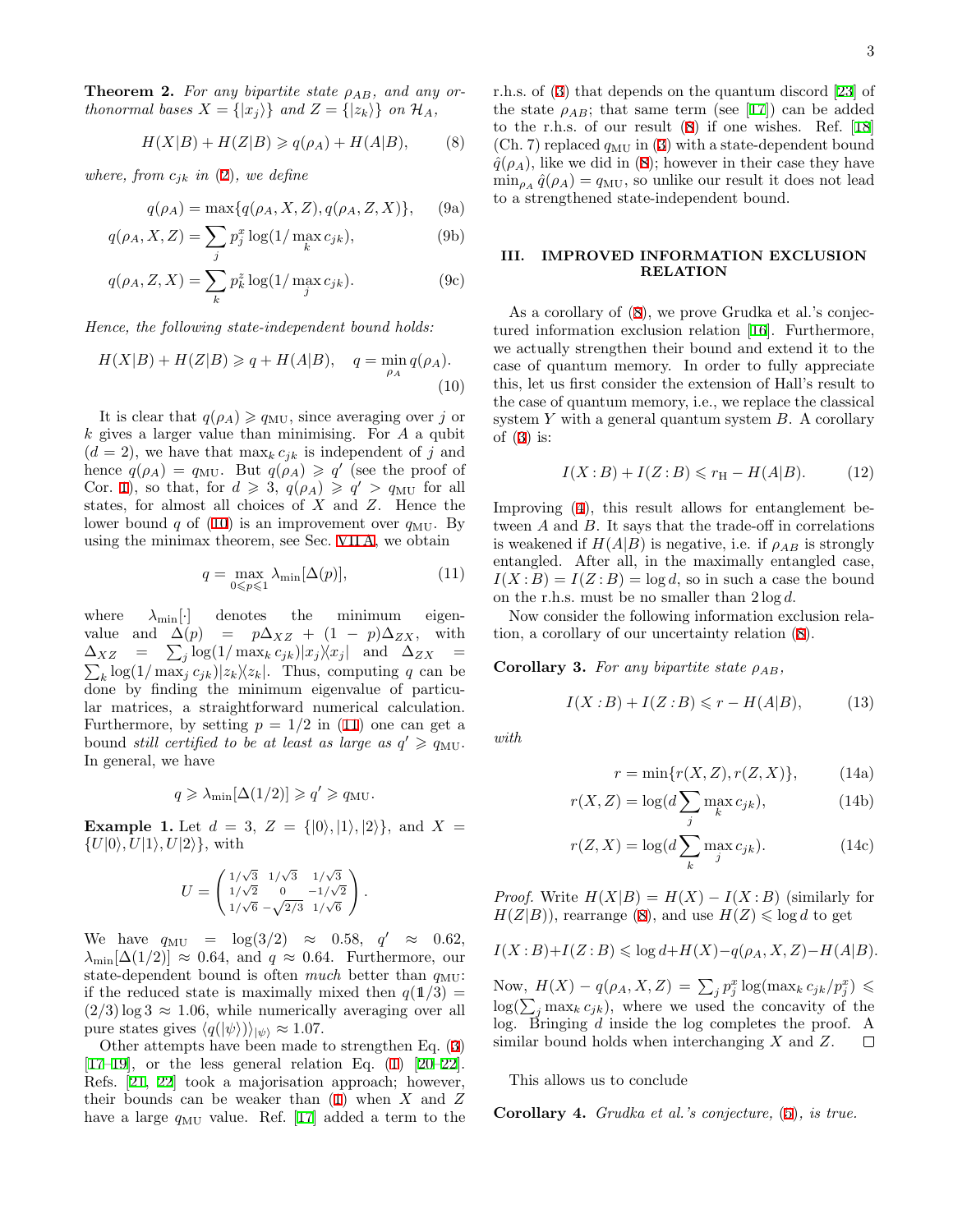*Proof.* Consider the *d* different terms  ${\max_k c_{jk}}_j$  appearing in  $r(X, Z)$ ; these may not be the *d* largest terms of the matrix  $[c_{jk}]$ , hence summing over them is smaller than computing  $\sum_{d \text{ largest}} c_{jk}$ . So  $r(X, Z) \leq r_G$  (see ([5\)](#page-1-1)), thus  $r \leq r_G$ . Also, if we set  $B = Y$ , where *Y* is classical, then we have  $H(A|Y) \geq 0$ . Combining this with  $r \leq r_G$ and [\(13](#page-2-4)) proves [\(5](#page-1-1)).  $\Box$ 

We emphasise that Eq. [\(13](#page-2-4)) goes well beyond Grudka et al.'s conjecture: it strengthens  $(5)$  $(5)$  by replacing  $r<sub>G</sub>$  by *r*, and it generalises the result to the case of quantum memory, allowing for arbitrary (possibly non-classical) correlations between *A* and *B*. In general, we have

$$
r \leqslant r_{\rm G} \leqslant r_{\rm H}.
$$

In the qubit case  $(d = 2)$ , we have equality  $r = r_{\text{G}} = r_{\text{H}}$ . To see a case where all three are different, consider the qutrit example given in Ex. [1](#page-2-5). In this case we have  $r_{\rm H}$  =  $\log 6$ ,  $r_G = \log 5$ , and  $r = \log(9/2)$ . Note that *r* can be calculated analytically given the coefficients  $c_{jk}$  of ([2\)](#page-0-2).

# <span id="page-3-0"></span>**IV. UNCERTAINTY VERSUS INFORMATION**

One key conceptual insight of our work is to draw a distinction between the complementarity of uncertainty and the complementarity of information. The factor *c*max naturally appears—via  $q_{\text{MU}} = \log(1/c_{\text{max}})$ —in uncertainty relations like [\(1](#page-0-0)) and [\(3](#page-0-1)). But we should not expect it to be the right factor to capture the complementarity of information. While our work shows that uncertainty relations can be improved by replacing  $q_{\text{MU}}$  with  $q$  as in ([10\)](#page-2-1), a much more dramatic improvement is given by replacing  $r_{\rm H} = \log(d^2 \cdot c_{\rm max})$  with *r*, i.e., going from the information exclusion relation ([12](#page-2-6)) to ([13\)](#page-2-4). Indeed, in order to obtain a state-independent bound for uncertainty relations, we must consider the subspace with the least complementarity. On the other hand, in information exclusion relations it is the overall complementarity, i.e. with respect to the various subspaces that compose the space, that matters. The reason our approach is better suited to capture information complementarity is that *r* measures the overall complementarity, averaged over the whole space, of *X* and *Z*. Notice that to obtain our improved *state-independent* information exclusion relation of Corollary [3](#page-2-7) we had to tap into the strength of our *state-dependent* uncertainty relation of Theorem [2](#page-2-8). Finally, to better appreciate the difference between the complementarity of uncertainty and the complementarity of information, it is instructive to consider the conditions under which our state-independent bounds become trivial, i.e.,  $q = 0$  and  $r = 2 \log d$ . Let *U* be the unitary relating *X* and *Z*; we have  $q = 0$  iff at least one entry of *U* has magnitude 1. In contrast,  $r = 2 \log d$  iff *U* is of the form  $U = \sum_j e^{i\phi_j} |P(j)\rangle\langle j|$  for some permutation function *P* and phase factors  $e^{i\phi_j}$ . These are vastly different conditions, with the latter one implying that *U* must be trivial *over the entire space*, whereas the former

#### <span id="page-3-1"></span>**V. APPLICATIONS**

trivial.

The relevance of ([3\)](#page-0-1) for witnessing of entanglement (WoE) and security analysis for quantum key distribution was discussed in [[7\]](#page-9-6) and implemented experimentally for WoE in  $[8, 9]$  $[8, 9]$  $[8, 9]$  $[8, 9]$  $[8, 9]$ . Since our bound Eq.  $(8)$  $(8)$  is an improvement over [\(3](#page-0-1)), it enables a tighter analysis. To use our bound  $q(\rho_A)$  the only information about  $\rho_A$  needed is the probability distributions  $\{p_j^x\}$  and  $\{p_k^z\}$ . In the case of WoE using the uncertainty relation with quantum memory as in [\[8](#page-9-9), [9\]](#page-9-7), Alice already determines these probability distributions experimentally, so no extra effort is needed to use our bound.

Likewise, our Eq. ([13](#page-2-4)) is relevant to *witnessing of good quantum channels* [[15,](#page-10-7) [24\]](#page-10-18). Consider a channel  $\mathcal E$  from Alice to Bob. To show that  $\mathcal E$  is good, Alice can send the *X* basis states with equal probability through  $\mathcal{E}$ , and Bob measures the output in basis  $X_B$ . Alice does the same for  $Z$  and Bob measures  $Z_B$ . They compare their results over a classical communication line and estimate  $I(X: X_B)$  and  $I(Z: Z_B)$ . Then they can lower bound the quantum capacity of  $\mathcal{E}$ , denoted  $Q(\mathcal{E})$ , using

<span id="page-3-3"></span>
$$
Q(\mathcal{E}) \geqslant I(X : X_B) + I(Z : Z_B) - r,\tag{15}
$$

which follows from applying ([13](#page-2-4)) to  $\rho_{AB} = (\mathcal{I} \otimes \mathcal{E})(|\phi\rangle\langle\phi|)$ where  $|\phi\rangle$  is maximally entangled, and using  $Q(\mathcal{E}) \ge$  $- H(A|B)$  [[25\]](#page-10-19). Thus, showing that *E* has a positive quantum capacity amounts to showing that the r.h.s. of [\(15](#page-3-3)) is positive.

Closely related to quantum cryptography are ideas of monogamy or decoupling, whereby strong quantum correlations between *A* and *B* guarantee weak correlations between *A* and any third system *C*. Equation [\(3](#page-0-1)) has been used [\[15](#page-10-7), [26\]](#page-10-20) to give sufficient conditions for which *C* is decoupled from *A*, in terms of Bob's uncertainty about  $X$  and  $Z$ . Our results,  $(8)$  $(8)$  and  $(13)$  $(13)$ , allow these quantitative statements of monogamy to be tightened.

### <span id="page-3-2"></span>**VI. GENERALISATION TO POVMS**

#### **A. Results in tripartite form**

Our previous results can be rewritten in a form that considers a tripartite state on *ABC* rather than a bipartite state on *AB*. The tripartite formulation is equivalent to the bipartite one, i.e., one formulation implies the other [[7,](#page-9-6) [15\]](#page-10-7). In what follows, we state the tripartite formulation of our results since this form allows us to generalise our results to POVMs in a straightforward way.

Our first main result was Eq. [\(8](#page-2-3)). This says that, for any tripartite state  $\rho_{ABC}$  and any orthonormal bases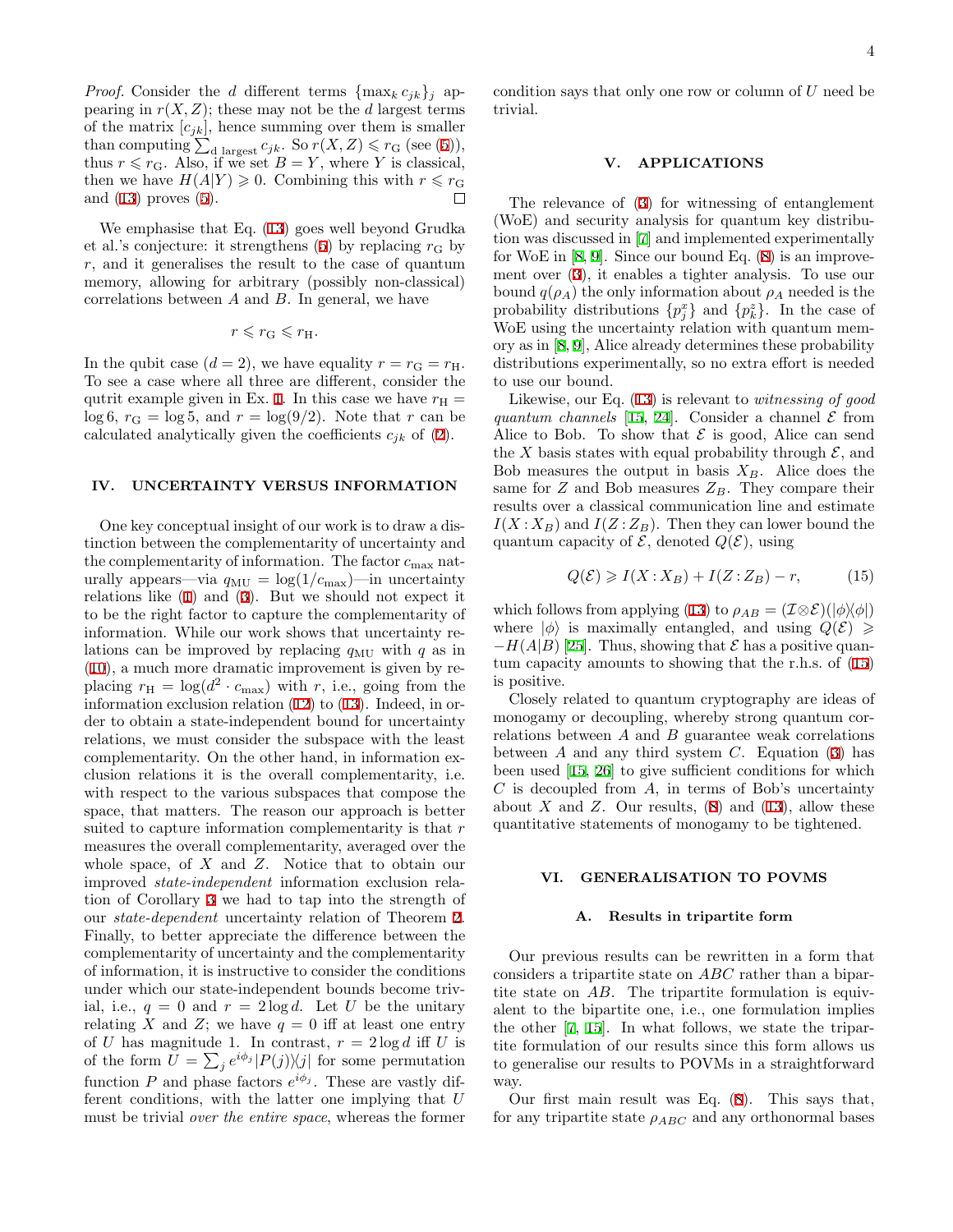<span id="page-4-0"></span>
$$
X = \{|x_j\rangle\} \text{ and } Z = \{|z_k\rangle\} \text{ on } \mathcal{H}_A,
$$
  

$$
H(X|B) + H(Z|C) \geqslant q(\rho_A)
$$
(16)

where  $q(\rho_A)$  was defined in [\(9](#page-2-9)). Notice that the term  $H(A|B)$  that appeared in (8) has now disappeared since we have changed  $H(Z|B)$  to  $H(Z|C)$ .

Our second main result was Eq. [\(13](#page-2-4)). It says that, for any tripartite state  $\rho_{ABC}$  and any orthonormal bases  $X = \{|x_i\rangle\}$  and  $Z = \{|z_k\rangle\}$  on  $\mathcal{H}_A$ ,

<span id="page-4-1"></span>
$$
I(X:B) + I(Z:C) \leqslant r,\tag{17}
$$

where  $r$  was defined in  $(14)$  $(14)$ .

We used our second result to prove a conjecture by Grudka et al. [\[16](#page-10-9)], which strengthened Hall's information exclusion principle [[12](#page-10-4)]. Hall's scenario considered the case where *Y* is a classical register and we want to bound the sum  $I(X:Y) + I(Z:Y)$ . Our second result implied the following bound on this sum:

<span id="page-4-2"></span>
$$
I(X:Y) + I(Z:Y) \leq r,\tag{18}
$$

which in turn implied Grudka et al.'s conjecture.

In what follows, we will generalise all of these results, Eqs.  $(16)$  $(16)$ ,  $(17)$  $(17)$ , and  $(18)$  $(18)$ , to the case where *X* and *Z* are arbitrary POVMs (assuming they contain a finite number of POVM elements) on system *A*.

### **B. Notation for POVMs**

In the general case where  $X = \{X_j\}$  and  $Z = \{Z_k\}$ are POVMs on *A*, we consider the isometries  $V_X: \mathcal{H}_A \rightarrow$  $\mathcal{H}_{XX'A}$  and  $V_Z: \mathcal{H}_A \to \mathcal{H}_{ZZ'A}$  defined by [[10\]](#page-10-2)

$$
V_X = \sum_j |j\rangle_X \otimes |j\rangle_{X'} \otimes \sqrt{X_j},\tag{19a}
$$

$$
V_Z = \sum_k |k\rangle_Z \otimes |k\rangle_{Z'} \otimes \sqrt{Z_k},\tag{19b}
$$

where  $|i\rangle$  and  $|k\rangle$  are elements of the standard (orthonormal) basis on the appropriate spaces. For some initial tripartite state *ρABC* we denote the alternative postmeasurement states as:

<span id="page-4-6"></span>
$$
\widehat{\rho}_{XX'ABC} = V_{X}\rho_{ABC}V_{X}^{\dagger},\tag{20a}
$$

$$
\overline{\rho}_{ZZ'ABC} = V_{Z}\rho_{ABC}V_Z^{\dagger}.
$$
 (20b)

Then we define

$$
H(X|B) = H(\hat{\rho}_{XB}) - H(\rho_B),
$$
\n(21a)  
\n
$$
H(Z|C) = H(-1) - H(\rho_B),
$$
\n(211)

$$
H(Z|C) = H(\overline{\rho}_{ZC}) - H(\rho_C), \tag{21b}
$$

which are the conditional entropies of the classical quantum states  $\hat{\rho}_{XB}$  = Tr<sub>*X'AC*</sub> ( $\hat{\rho}_{XX'ABC}$ ) and  $\overline{\rho}_{ZC}$  =  $\text{Tr}_{Z'AB}(\overline{\rho}_{ZZ'ABC})$ , respectively. For example, notice that we can write

$$
\widehat{\rho}_{XB} = \sum_{j} |j\rangle\langle j|_{X} \otimes \text{Tr}_{A}(X_{j}\rho_{AB})
$$

$$
= (\mathcal{X} \otimes \mathcal{I})(\rho_{AB})
$$
(22)

for the quantum channel  $\mathcal{X}: \rho_A \mapsto \sum_j |j\rangle\langle j| \times \text{Tr}(X_j \rho_A)$ . Also, we denote the probabilities associated with these  $\text{two POVMs}$  as  $p_j^x = \text{Tr}(X_j \rho_A)$  and  $p_k^z = \text{Tr}(Z_k \rho_A)$ .

## **C. Uncertainty relation for POVMs**

<span id="page-4-3"></span>Generalising the results to POVMs essentially amounts to finding an appropriate generalisation of the complementarity factor that appears in our bounds, such as  $q(\rho_A)$  and *r*. In what follows, we will use the factors:

$$
h_j(X, Z) = \left\| \sum_k Z_k X_j Z_k \right\|_{\infty}, \tag{23a}
$$

$$
h_k(Z, X) = \left\| \sum_j X_j Z_k X_j \right\|_{\infty}, \tag{23b}
$$

where the infinity norm (or operator norm) *∥M∥<sup>∞</sup>* is the largest singular value of *M*, or in the case of ([23\)](#page-4-3) it is the largest eigenvalue since the arguments are positive semidefinite matrices. We discuss in the next subsection why we chose this complementarity factor - the reason being that it gives a stronger bound than an alternative, as discussed below.

Now we generalise [\(16](#page-4-0)) to the case of arbitrary POVMs with the following result, proved in App. [A 1](#page-8-0).

<span id="page-4-5"></span>**Theorem 5.** Let  $X = \{X_j\}$  and  $Z = \{Z_k\}$  be arbitrary *POVMs* on *A*. Then for any tripartite state  $\rho_{ABC}$ ,

<span id="page-4-8"></span><span id="page-4-4"></span>
$$
H(X|B) + H(Z|C) \ge q(\rho_A) \tag{24}
$$

*where we define*

$$
q(\rho_A) = \max\{q(\rho_A, X, Z), q(\rho_A, Z, X)\}, \quad (25a)
$$

$$
q(\rho_A, X, Z) = -\sum_j p_j^x \log h_j(X, Z),\tag{25b}
$$

$$
q(\rho_A, Z, X) = -\sum_k p_k^z \log h_k(Z, X). \tag{25c}
$$

Notice that our definition of  $q(\rho_A)$  reduces to that given in [\(9](#page-2-9)) when we specialise to the case of orthonormal bases (in other words, rank-one projective POVMs). This is because, when *Z* is projective, then  $h<sub>i</sub>(X, Z) =$  $\max_k ||Z_k X_j Z_k||_{\infty}$  and further specialising to *X* and *Z* being composed of rank-one projectors reduces the formula to  $h_j(X, Z) = \max_k c_{jk}$ , which is the formula appearing in [\(9](#page-2-9)).

While we have taken the tripartite view to give a simple statement of our results for POVMs, it is possible rewrite ([24\)](#page-4-4) in a bipartite form, using an approach similar to that in [\[18](#page-10-17)]. We obtain:

$$
H(X|B) + H(Z|B) \ge q(\rho_A) + H(A|B) - f \qquad (26)
$$

<span id="page-4-7"></span>where  $f := \min\{H(A|BX)\hat{\rho}, H(A|BZ)\overline{\rho}\}$ , and where  $H(A|BX)_{\hat{\rho}}$  and  $H(A|BZ)_{\overline{\rho}}$  denote the conditional entropies of  $\hat{\rho}_{XAB}$  and  $\overline{\rho}_{ZAB}$ , respectively. For the case of orthonormal bases considered earlier,  $f = 0$ .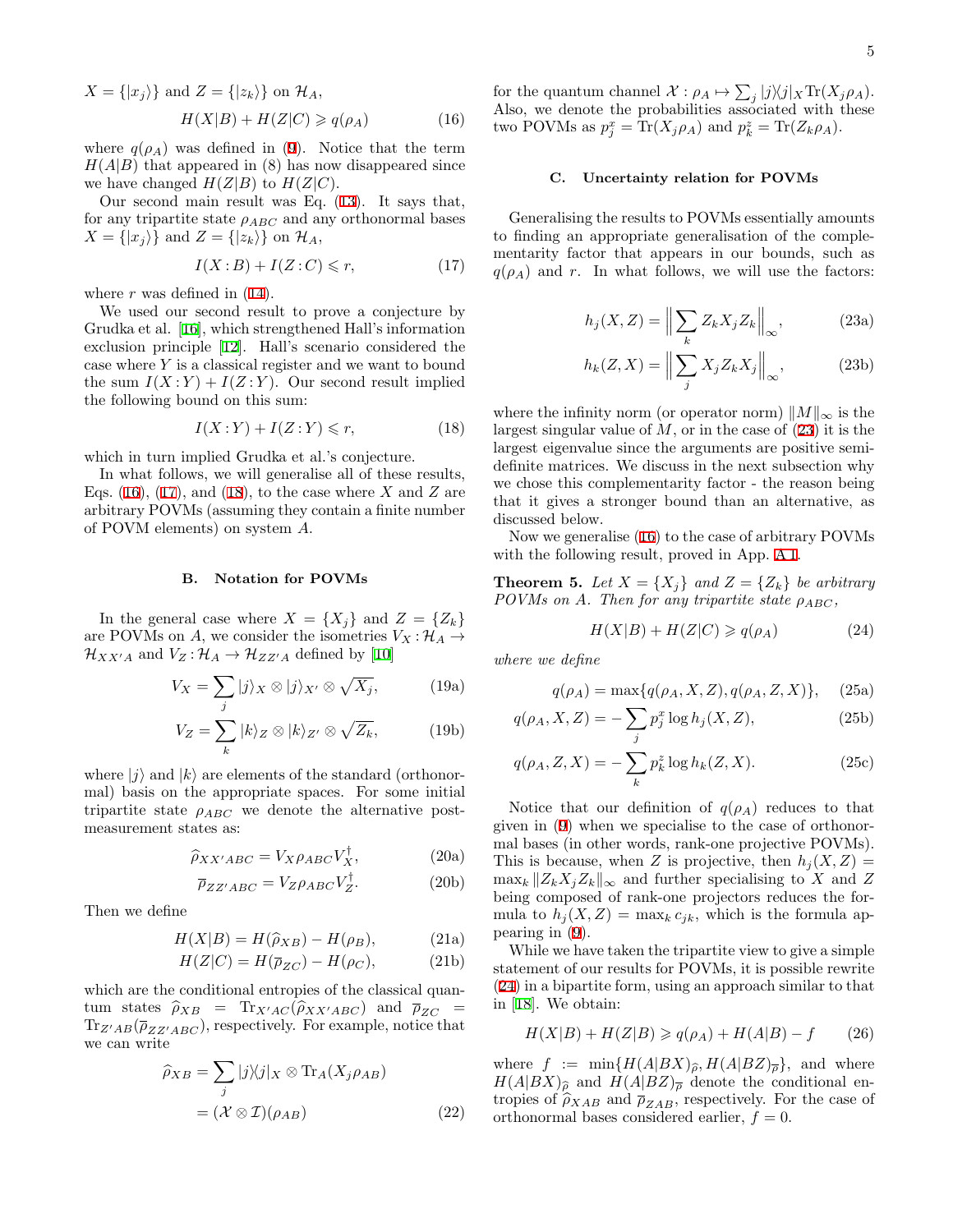### **D. Choice of complementarity factor**

The following technical lemma, proved in App. [A 2](#page-8-1), is relevant to our choice of complementarity factor for POVMs [[42\]](#page-10-21).

<span id="page-5-0"></span>**Lemma 6.** Let  $\sigma$  be an arbitrary operator—that is, an *arbitrary square matrix, although we will be interested mostly in the case in which*  $\sigma$  *is positive semidefinite, hence the choice of notation—and let*  $Z = \{Z_k\}$  *be any POVM. Then*

$$
\left\| \sum_{k} Z_{k} \sigma Z_{k} \right\|_{\infty} \leqslant \max_{k} \left\| \sqrt{Z_{k}} \sigma \sqrt{Z_{k}} \right\|_{\infty} . \tag{27}
$$

Our choice of complementarity factor was inspired by Refs. [[18,](#page-10-17) [19\]](#page-10-12). In particular, in Chapter 7 of [\[18](#page-10-17)] Tomamichel conjectures that, for any two POVMs *X* and *Z*,

<span id="page-5-1"></span>
$$
\max_{j} \left\| \sum_{k} Z_{k} X_{j} Z_{k} \right\|_{\infty} \leq \max_{j,k} c_{jk},\tag{28}
$$

where

<span id="page-5-6"></span>
$$
c_{jk} = \left\| \sqrt{Z_k} X_j \sqrt{Z_k} \right\|_{\infty} = \left\| \sqrt{X_j} \sqrt{Z_k} \right\|_{\infty}^2.
$$
 (29)

Clearly our Lemma [6](#page-5-0) implies Eq. ([28](#page-5-1)) and hence resolves an outstanding conjecture. The reason this conjecture was interesting was because the factors on the left- and right-hand-sides of ([28\)](#page-5-1) were alternative complementarity factors that could potentially be used as bounds in the uncertainty relation. Indeed the r.h.s. of [\(28](#page-5-1)) was used in several uncertainty relations [[10,](#page-10-2) [15,](#page-10-7) [28\]](#page-10-22), so proving that the l.h.s. of [\(28](#page-5-1)) is smaller, as we have done here, shows that the l.h.s. provides a better bound for POVM uncertainty relations. (This issue is only of concern for general POVMs, since the two factors in [\(28](#page-5-1)) are equal when *X* and *Z* are orthonormal bases.)

This discussion has relevance to the present article since our derived bound in Theorem [5](#page-4-5) involves quantities  $q(\rho_A, X, Z)$  and  $q(\rho_A, Z, X)$  defined in terms of  $h_i(X, Z)$ and  $h_k(Z, X)$  given in [\(23](#page-4-3)). But from Lemma [6,](#page-5-0) these quantities are bounded by

<span id="page-5-2"></span>
$$
h_j(X, Z) \leq \max_k \left\| \sqrt{Z_k} X_j \sqrt{Z_k} \right\|_{\infty} = \max_k c_{jk}, \quad (30a)
$$

$$
h_k(Z, X) \le \max_j \left\| \sqrt{X_j} Z_k \sqrt{X_j} \right\|_{\infty} = \max_j c_{jk}.
$$
 (30b)

Hence our bound involving  $h<sub>i</sub>(X, Z)$  and  $h<sub>k</sub>(Z, X)$  is stronger than the one obtained from replacing them with the quantities on the right-hand-sides of [\(30](#page-5-2)). This provides justification for our choice of complementarity factor.

### **E. Information exclusion relation for POVMs**

Here we use Theorem [5](#page-4-5) to derive an information exclusion relation that is generalised to the POVM case. Again, we note that the following definition of *r* reduces to that in ([14\)](#page-2-10) when *X* and *Z* are specialised to be orthonormal bases.

**Corollary 7.** Let  $X = \{X_i\}$  and  $Z = \{Z_k\}$  be arbitrary *POVMs* on *A*. Then for any tripartite state  $\rho_{ABC}$ ,

<span id="page-5-4"></span><span id="page-5-3"></span>
$$
I(X:B) + I(Z:C) \leqslant r,\tag{31}
$$

*where we define*

$$
r = \min\{r(X, Z), r(Z, X)\},\qquad(32a)
$$

$$
r(X, Z) = \log[|Z| \sum_{j} h_j(X, Z)], \qquad (32b)
$$

$$
r(Z, X) = \log[|X| \sum_{k} h_k(Z, X)].
$$
 (32c)

*where*  $|Z|$  *and*  $|X|$  *denote the number of POVM elements.* 

*Proof.* Write  $H(X|B) = H(X) - I(X:B)$  and  $H(Z|C) =$  $H(Z) - I(Z:C)$ , then rearrange [\(24](#page-4-4)) and use  $H(Z) \leq$  $\log|Z|$  to get

$$
I(X:B) + I(Z:C) \leqslant \log |Z| + H(X) - q(\rho_A, X, Z).
$$

Now write

$$
H(X) - q(\rho_A, X, Z) = \sum_j p_j^x \log[h_j(X, Z)/p_j^x]
$$
  

$$
\leq \log[\sum_j h_j(X, Z)], \qquad (33)
$$

where we used the concavity of the log. Bringing *|Z|* inside the log completes the proof, and by symmetry the same bound holds where one interchanges *X* and *Z*.  $\Box$ 

Finally, we generalise [\(18](#page-4-2)) to the POVM case. The following result is applicable to the same scenario that Hall considered in his information exclusion principle, except we have generalised it to the case where *X* and *Z* are POVMs.

**Corollary 8.** Let  $X = \{X_j\}$  and  $Z = \{Z_k\}$  be arbitrary *POVMs on A. Let Y be a classical register that may be correlated to A, i.e., ρAY is an arbitrary quantumclassical state. Then,*

<span id="page-5-5"></span>
$$
I(X:Y) + I(Z:Y) \leq r \tag{34}
$$

*where*  $r$  *is defined by Eq.* ([32\)](#page-5-3)*.* 

*Proof.* Apply ([31\)](#page-5-4) to the tripartite state  $\rho_{AYY'}$  where system  $Y'$  is an exact copy of system  $Y$ , such that  $\rho_{AY'} =$ Tr<sub>*Y*</sub>( $\rho_{AYY'}$ ) is of the same form as  $\rho_{AY} = \text{Tr}_{Y'}(\rho_{AYY'})$ . (Note: the fact that *Y* is classical allows us to copy its correlations with *A*.) In this case we have  $I(X:Y') =$  $I(X:Y)$ , hence proving ([34\)](#page-5-5).  $\Box$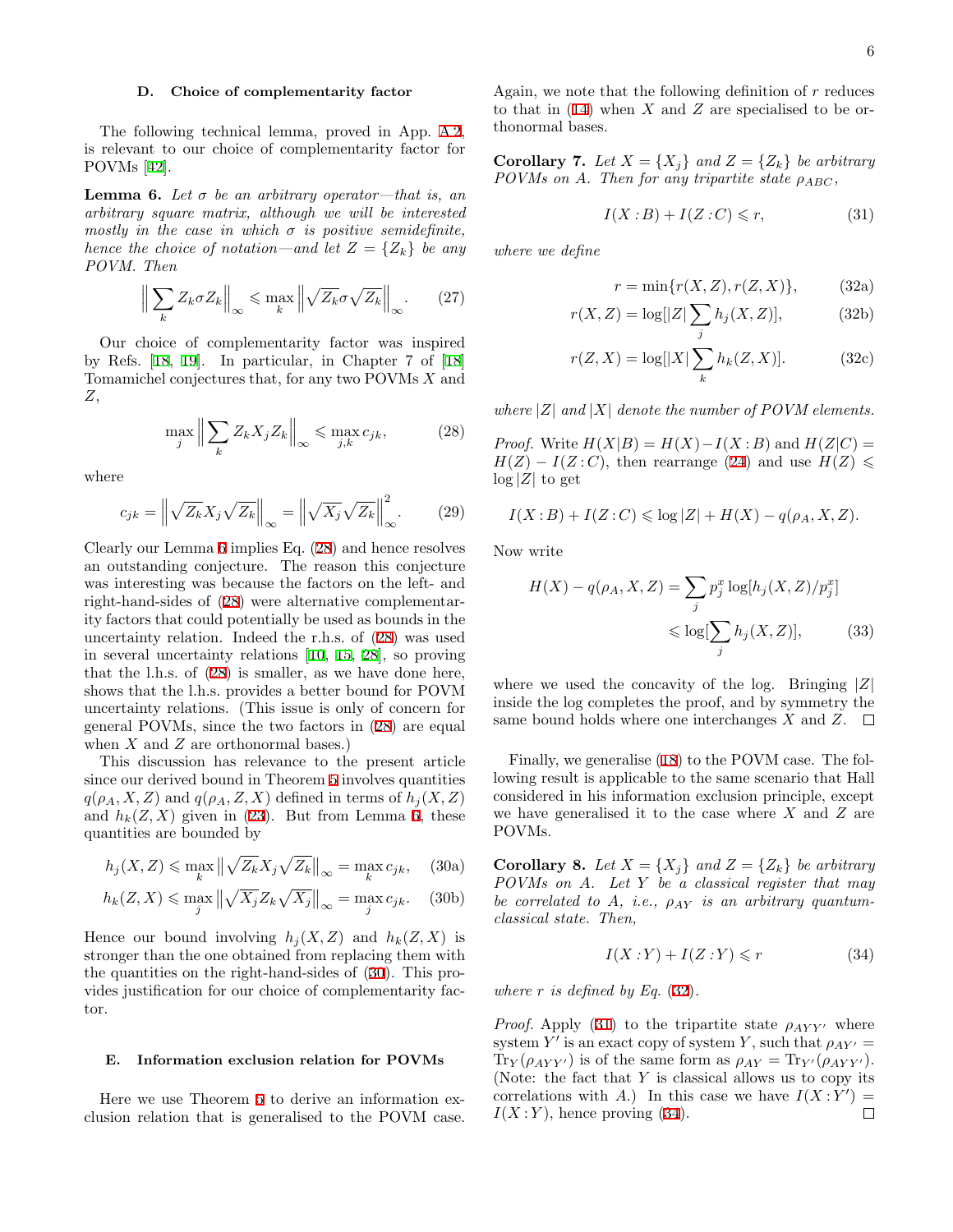## <span id="page-6-0"></span>**VII. STATE-INDEPENDENT BOUND FOR UNCERTAINTY RELATION**

## <span id="page-6-2"></span>**A. Computable expression**

Now let us consider the state-independent version of our bound, defined by

$$
q = \min_{\rho_A} q(\rho_A).
$$

In Sec. [II](#page-1-2) we noted that this bound can be rewritten in an alternative form that may be easier to calculate. Here we derive this alternative form.

Let us first rewrite  $q(\rho_A)$  as follows:

$$
q(\rho_A) = \max\{q(\rho_A, X, Z), q(\rho_A, Z, X)\}
$$
  
\n
$$
= \max_{0 \le p \le 1} [p q(\rho_A, X, Z) + (1 - p)q(\rho_A, Z, X)]
$$
  
\n
$$
= \max_{0 \le p \le 1} [p \text{Tr}[\rho_A \cdot \sum_j X_j \log(1/h_j(X, Z))]
$$
  
\n
$$
+ (1 - p) \text{Tr}[\rho_A \cdot \sum_k Z_k \log(1/h_k(Z, X))]]
$$
  
\n
$$
= \max_{0 \le p \le 1} \text{Tr}[\rho_A \Delta(p)], \qquad (35)
$$

where we define

$$
\Delta(p) = p\Delta_{XZ} + (1 - p)\Delta_{ZX},
$$
\n
$$
\Delta_{XZ} = \sum_{j} \log(1/h_j(X, Z)) \cdot X_j,
$$
\n
$$
\Delta_{ZX} = \sum_{k} \log(1/h_k(Z, X)) \cdot Z_k.
$$
\n(36)

From  $h_j(X, Z) \leq 1$  and  $h_k(Z, X) \leq 1$ , it follows that  $\Delta_{XZ} \geq 0$  and  $\Delta_{ZX} \geq 0$ , and hence  $\Delta(p) \geq 0$ .

Next, thanks to the linearity in the arguments, we can use the minimax theorem to interchange the min and max in *q* as follows:

$$
q = \min_{\rho_A} \max_{0 \le p \le 1} \text{Tr}[\rho_A \Delta(p)]
$$
  
= 
$$
\max_{0 \le p \le 1} \min_{\rho_A} \text{Tr}[\rho_A \Delta(p)]
$$
  
= 
$$
\max_{0 \le p \le 1} \lambda_{\min}[\Delta(p)].
$$
 (37)

The formula in ([37\)](#page-6-3) makes it possible to numerically calculate *q*. Given the POVM elements of *X* and *Z*, it is straightforward to numerically diagonalise  $\Delta(p)$  for a fixed *p*; then the maximisation over *p* can be plotted graphically. For example, Fig. [1](#page-6-4) shows this plot for Example 1 given in the main text, yielding a value of  $q \approx 0.64$ .

It is also worth noticing that, since  $\lambda_{\min}[\Delta_{XZ}]$  =  $\lambda_{\min}[\Delta_{ZX}] = q_{\text{MU}}$ , Eq. [\(37](#page-6-3)) is another way of seeing that  $q \geq q_{\text{MU}}$ . Also, since the smallest eigenvalue satisfies  $\lambda_{\min}[A + B] \geq \lambda_{\min}[A] + \lambda_{\min}[B]$  for any two Hermi-tian matrices [\[30](#page-10-23)], we have that  $q = q_{\text{MU}}$  iff the function  $\lambda_{\min}[\Delta(p)]$  is independent of *p* and hence is equal to  $q_{\text{MU}}$ for all *p*.



<span id="page-6-4"></span>FIG. 1: Plot of the minimum eigenvalue of  $\Delta(p)$  as a function of *p*, for Example 1 given in the main text. The maximum in the plot corresponds to  $q \approx 0.64$ , which is an improvement over the old bound  $q_{\text{MU}} \approx 0.58$  corresponding to the value at *p* = 0 and *p* = 1.

# <span id="page-6-1"></span>**B. Analytical bound**

While *q* is our strongest state-independent bound, we can find a slightly weaker state-independent bound *q ′* that is given by a simple, analytical expression and is still an improvement over  $q_{MU}$ . In Cor. [1,](#page-1-3) we gave the form of *q ′* in terms of the largest and second-largest entries of the matrix  $c_{ik}$ . To state this result for general POVMs, we define  $c_{jk}$  according to [\(29](#page-5-6)), which reduces to the expression in ([2\)](#page-0-2) in the case of orthonormal bases.

Now we generalise Cor. [1](#page-1-3) to POVMs as follows, with the proof in App. [A 3.](#page-9-8)

<span id="page-6-7"></span>**Theorem 9.** Let  $(\hat{j}, \hat{k})$  be a pair of indices such that  $c_{\hat{i}\hat{k}} = \max_{jk} c_{jk} = c_{\max}$ *, where*  $c_{jk}$  *is defined in* [\(29](#page-5-6))*, so*  $\hat{c}_{j\hat{k}} = \|\sqrt{X_j}\sqrt{Z_{\hat{k}}} \|_\infty^2$ . Let  $c_2$  be the second-largest *entry of the matrix*  $c_{jk}$  (possibly equal to  $c_{\text{max}}$ ). It holds *that*  $q(\rho_A) \geqslant q'$  *where*  $q'$  *is a state-independent parameter given by*

<span id="page-6-5"></span>
$$
q' = q_{\rm MU} + \frac{1}{2}(1 - \sqrt{c_{\rm max}}) \log\left(\frac{c_{\rm max}}{c_2}\right). \tag{38}
$$

<span id="page-6-3"></span>Eq. ([38\)](#page-6-5) allows us to argue that, if  $d \ge 3$ , our bound *q ′* (and hence also *q*) is an improvement over the standard bound *q*MU for almost all pairs of orthonormal bases  $(X, Z)$ . To argue this, we will need the following lemma, proved in App. [A 4,](#page-9-10) kindly provided by N. Johnston [[33\]](#page-10-24).

<span id="page-6-8"></span>**Lemma 10.** For any dimension  $d \geq 3$ , the entries  $U_{ij}$ *of a generic d-dimensional unitary U satisfy*

<span id="page-6-6"></span>
$$
|U_{ij}| \neq |U_{kl}|, \quad \forall (i,j) \neq (k,l). \tag{39}
$$

*That is, for any dimension*  $d \geq 3$  *the set of unitaries that violate* ([39\)](#page-6-6) *has vanishing measure with respect to the Haar measure.*

Combining Theorem [9](#page-6-7) with Lemma [10](#page-6-8) immediately leads to the following conclusion.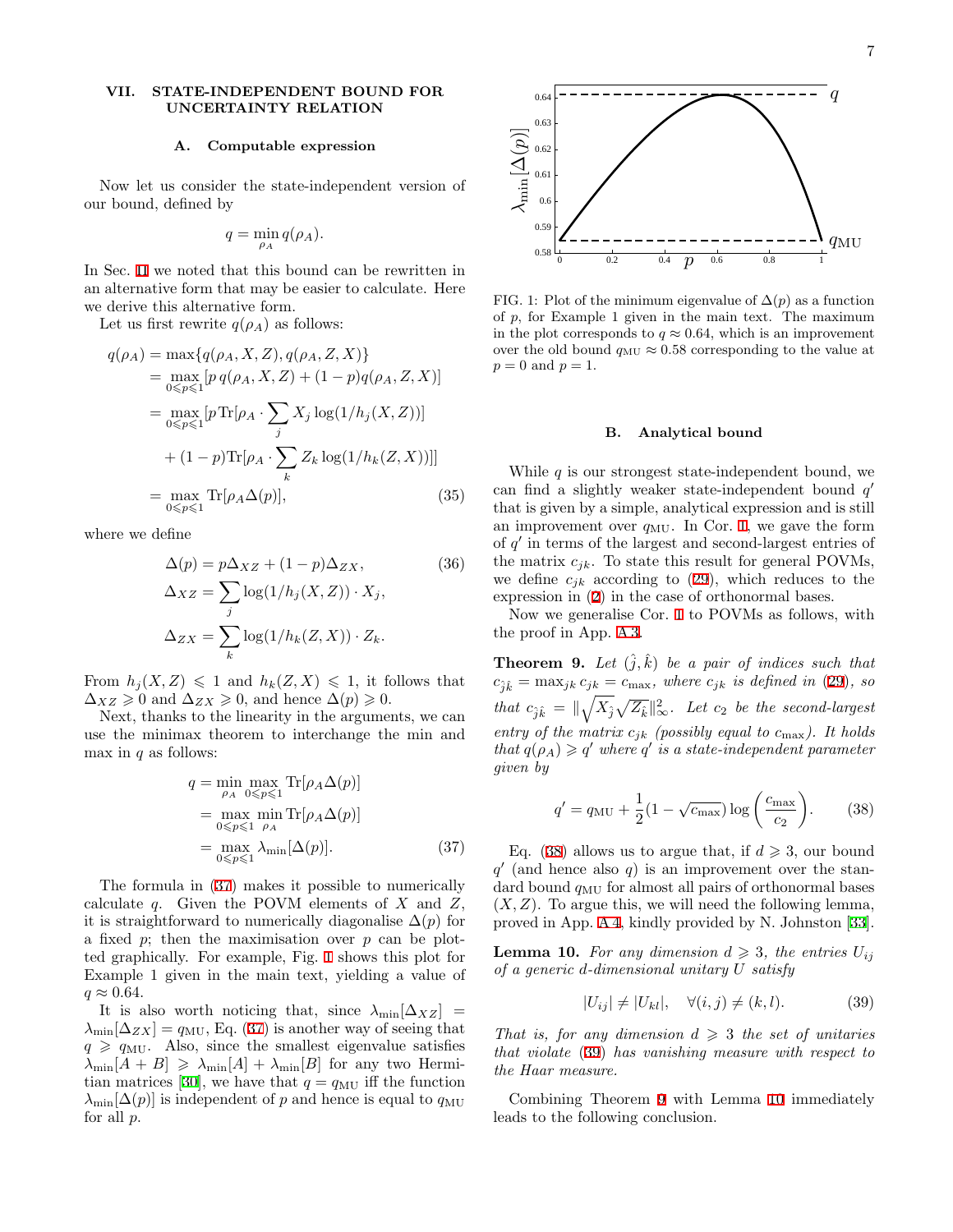**Corollary 11.** *In any dimension*  $d \geq 3$ *, for almost all choices of two orthonormal bases one has*  $c_2 < c_{\text{max}} < 1$ , *hence*  $q' > q_{\text{MU}}$ .

*Proof.* The bases are related by a unitary transformation U, represented in the first basis by entries  $U_{ij}$ . The parameter *c*max corresponds to the modulus square of the largest entry. Because of Lemma [10](#page-6-8), we have  $c_{\text{max}} < 1$ generically. Indeed, if  $c_{\text{max}} = 1$ , all the remaining entries in the same row or column must vanish, violating ([39\)](#page-6-6). Finally, also the condition  $c_2 = c_{\text{max}}$  corresponds to a violation of ([39\)](#page-6-6). The use of [\(38](#page-6-5)) completes the claim.  $\Box$ 

### <span id="page-7-0"></span>**C.** Arbitrarily large gap between  $q_{MU}$  and our **bound**

We show here that the gap between  $q_{\text{MU}}$  and our stateindependent bound can grow unboundedly, and more precisely logarithmically in the dimension of the system involved. In the case of *q*, this can be seen by observing that it is additive on tensor copies, i.e.,  $q({X^{\otimes n}, Z^{\otimes n}})$  $nq({X,Z})$  where *X* and *Z* are arbitrary POVMs. Since *q*MU is also additive on tensor copies, any gap between  $q_{\text{MU}}$  and  $q$  for a single copy of  $X$  and  $Z$  will get multiplied by *n*.

Our simple analytical bound  $q'$  is not additive on tensor copies. Nonetheless, we construct the following example for which  $\delta := q' - q_{\text{MU}}$  grows as log *d*. Consider a Hilbert space  $\mathcal{H}_A = \mathcal{H}_{A_1} \oplus \mathcal{H}_{A_2}$  with  $\dim(\mathcal{H}_A) = d$ ,  $dim(\mathcal{H}_{A_1}) = 1, dim(\mathcal{H}_{A_2}) = d - 1.$  Let

$$
U_0 = \mathbb{1}_1 \oplus F_{d-1} \tag{40}
$$

be a unitary acting on  $\mathcal{H}_A$  where  $\mathbb{1}_1$  is the  $1 \times 1$  identity  $\max_{i}$  (acting on  $\mathcal{H}_{A_1}$ ). Also,  $F_{d-1} = \sum_{j,k} \frac{\omega^{jk}}{\sqrt{d-1}} |j\rangle\langle k| =$  $\sum_{j} |t_j\rangle\langle j|$ , with  $\omega = e^{2\pi i/(d-1)}$ , is the Fourier matrix of dimension  $d-1$ , which acts on  $\mathcal{H}_{A_2}$  by mapping the standard basis  $S = \{ |j\rangle \}$  to the basis  $T = \{ |t_j\rangle \}$ . We suppose that the orthonormal bases on  $\mathcal{H}_A$  of interest (*X* and *Z*) for the uncertainty relation are related by a unitary  $U$  that is the product of  $U_0$  and a slight rotation *Ur*, i.e.,

$$
U = U_r U_0. \tag{41}
$$

Now let  $|y_0\rangle \in \mathcal{H}_{A_2}$  be a state that is unbiased with respect to both the *S* basis and the *T* basis on  $\mathcal{H}_{A_2}$ . (It is always possible to find such a state regardless of the Hilbert space dimension.) We define  $U_r$  by

$$
U_r = e^{-iH_r\theta}, \quad H_r = |y'_0\rangle\langle 0| + |0\rangle\langle y'_0|,\tag{42}
$$

where  $|y'_0\rangle = V|y_0\rangle$  and  $V: \mathcal{H}_{A_2} \to \mathcal{H}_A$  is an isometry that embeds the  $d-1$  dimensional space  $\mathcal{H}_{A_2}$  into the  $d$ dimensional space  $\mathcal{H}_A$  defined by  $V = \sum_{j=0}^{d-2} |j+1\rangle\langle j|$ . We choose the rotation angle  $0 < \theta < \pi/2$  to be a constant, i.e., independent of *d*. Note that

$$
H_r^2 = |0\rangle\langle 0| + |y'_0\rangle\langle y'_0|, \quad H_r^3 = H_r, \quad H_r^4 = H_r^2,
$$

which implies that

$$
\sin(H_r \theta) = H_r \cdot \sin \theta,
$$
  

$$
\cos(H_r \theta) = (\mathbb{1} - H_r^2) + H_r^2 \cdot \cos \theta,
$$

and

$$
U_r = \cos(H_r \theta) - i \sin(H_r \theta)
$$
  
=  $(1 - H_r^2) + H_r^2 \cdot \cos \theta - i H_r \cdot \sin \theta$ . (43)

For  $j \neq 0$  and  $k \neq 0$ , we have

$$
\langle 0|U|0\rangle = \cos(\theta),
$$
  
\n
$$
\langle 0|U|j\rangle = -i\sin(\theta)\langle y'_0|j\rangle,
$$
  
\n
$$
\langle j|U|0\rangle = -i\sin(\theta)\langle j|y'_0\rangle,
$$
  
\n
$$
\langle j|U|k\rangle = \langle j|F'_{d-1}|k\rangle + (\cos(\theta) - 1)\langle j|y'_0\rangle\langle y'_0|F'_{d-1}|k\rangle,
$$

where we write  $F'_{d-1} = V F_{d-1} V^{\dagger}$  for clarity. In the limit of large *d*, this gives

$$
c_{00} = |\langle 0|U|0\rangle|^2 = \cos^2 \theta,
$$
  
\n
$$
c_{0j} = |\langle 0|U|j\rangle|^2 \approx (1/d)\sin^2 \theta,
$$
  
\n
$$
c_{j0} = |\langle j|U|0\rangle|^2 \approx (1/d)\sin^2 \theta,
$$
  
\n
$$
c_{jk} = |\langle j|U|k\rangle|^2 \approx 1/d.
$$
 (44)

Thus, in this limit, we have

$$
c_{\text{max}} = \cos^2 \theta, \quad c_2 \approx 1/d. \tag{45}
$$

So for large *d* the gap is given by

$$
\delta := q' - q_{\rm MU}
$$
  
=  $\frac{1}{2} (1 - \sqrt{c_{\rm max}}) \log \frac{c_{\rm max}}{c_2}$   

$$
\approx \frac{1}{2} (1 - \cos \theta) \log (d \cos^2 \theta).
$$
 (46)

So  $\delta$  grows with  $\log d$  in this example.

### **VIII. CONCLUSIONS**

We gave two main results: we strengthened the bound in the uncertainty principle with quantum memory, and we formulated an information exclusion relation (a bound on complementary mutual information terms) that also allows for quantum memory. The latter is a major improvement over previously known information exclusion relations, with a much stronger bound that even provides qualitatively new insight into the complementarity of information and how it differs from that of uncertainty. Our results have applications in, e.g., quantum cryptography, entanglement verification and quantum communication. It would be interesting to see if our results extend to smooth entropies or smooth mutual informations that are relevant to non-asymptotic information theory [[18,](#page-10-17) [27\]](#page-10-25).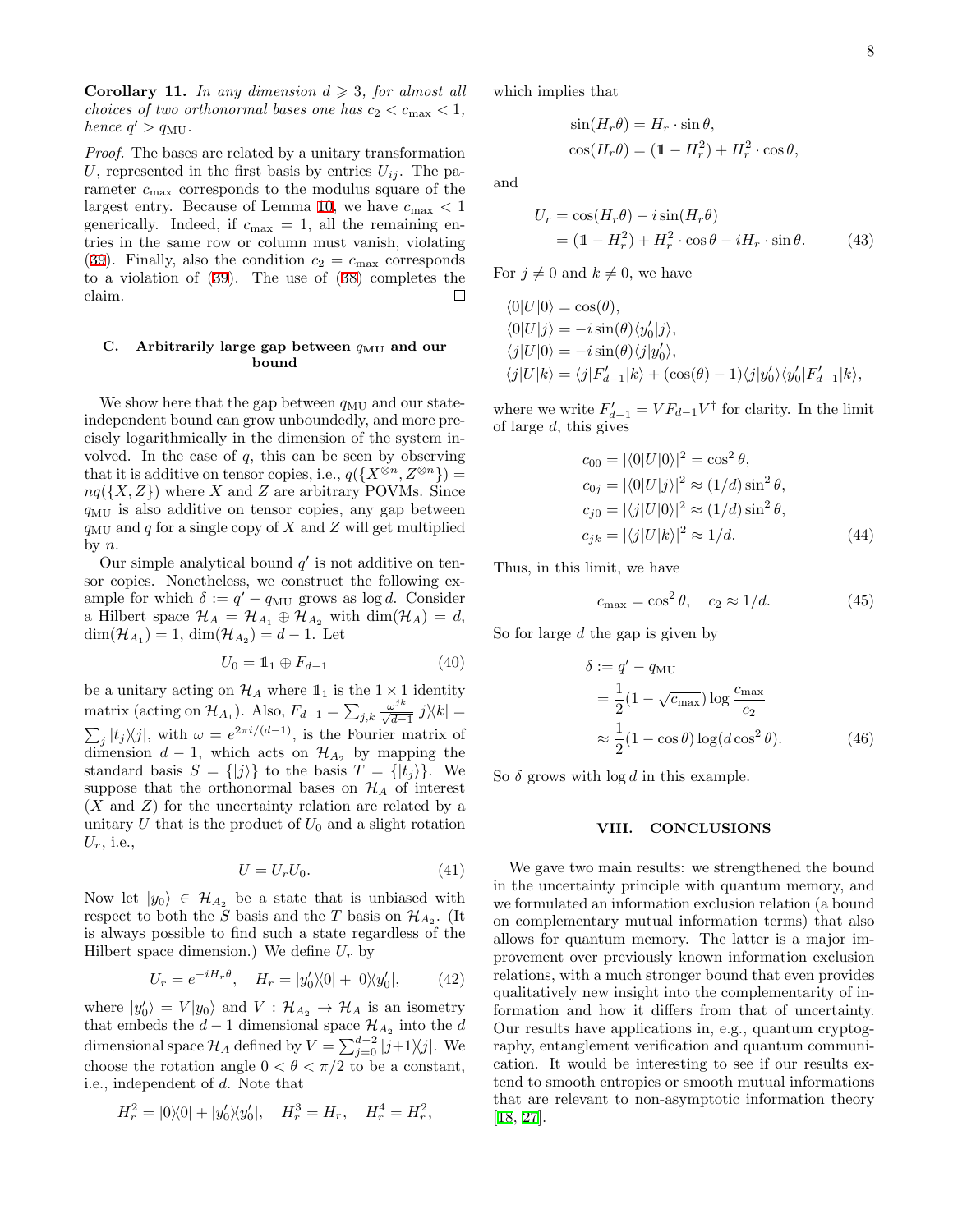## **IX. ACKNOWLEDGMENTS**

We thank Marco Tomamichel, Koenraad Audenaert and Maris Ozols for helpful discussions. We thank Nathaniel Johnston for providing the proof of Lemma [10](#page-6-8). PJC is funded by the Ministry of Education (MOE) and National Research Foundation Singapore, as well as MOE Tier 3 Grant "Random numbers from quantum processes" (MOE2012-T3-1-009). MP acknowledges support from NSERC, CIFAR, DARPA, and Ontario Centres of Excellence.

### **Appendix A: Proofs of Technical Results**

### <span id="page-8-0"></span>**1. Proof of Thm. [5](#page-4-5)**

Let us first state the following lemma that is used in proving the uncertainty relation. The lemma was given in [[15\]](#page-10-7), but we reproduce its proof here for completeness.

<span id="page-8-2"></span>**Lemma 12.** *[[15\]](#page-10-7)* Let  $Z = \{Z_k\}$  be any POVM on system *A*, then for any tripartite state  $\rho_{ABC}$ ,

$$
H(Z|C) \ge D(\rho_{AB}||\sum_{k} Z_k \rho_{AB} Z_k). \tag{A1}
$$

*Proof.* Consider the state  $\bar{\rho}_{ZZ'ABC}$  defined in ([20\)](#page-4-6). Applying strong subadditivity to this state gives  $H(Z|C)$  +  $H(Z|Z'AB) \geq 0$ . Now note that conditional entropy can be rewritten in terms of relative entropy with the formula  $- H(A|B)_{\sigma} = D(\sigma_{AB}||1 \otimes \sigma_B)$ . So we have:

$$
H(Z|C) \ge -H(Z|Z'AB) \tag{A2}
$$

$$
= D(\overline{\rho}_{ZZ'AB}||1 \otimes \overline{\rho}_{Z'AB}) \tag{A3}
$$

$$
\geqslant D(\overline{\rho}_{ZZ'AB}||V_ZV_Z^{\dagger}(\mathbb{1} \otimes \overline{\rho}_{Z'AB})V_ZV_Z^{\dagger}) \quad \text{(A4)}
$$

$$
=D(\rho_{AB}||V_Z^{\dagger}(\mathbb{1}\otimes\overline{\rho}_{Z'AB})V_Z)\tag{A5}
$$

$$
= D(\rho_{AB}||\sum_{k} Z_k \rho_{AB} Z_k). \tag{A6}
$$

The third line used the property  $D(\rho||\sigma) \geq D(\rho||\Pi_{\rho}\sigma\Pi_{\rho})$ where  $\Pi_{\rho}$  is a projector onto a space that includes the support of  $\rho$ ; in this case we chose  $\Pi_{\rho} = V_Z V_Z^{\dagger}$ . The fourth line used the invariance of relative entropy under isometries. It is straightforward to verify the fifth line  $\lim_{x \to \infty} \frac{\partial^2 f}{\partial x^2} = \sum_k |k\rangle\langle k| \otimes \sqrt{Z_k} \rho_{AB} \sqrt{Z_k}.$ □

Now we prove Thm. [5](#page-4-5), which implies Thm. [2](#page-2-8) as a special case.

*Proof.* Starting from Lemma [12](#page-8-2) we invoke the dataprocessing inequality for the quantum channel  $\mathcal{X}$  in [\(22](#page-4-7)), as follows

$$
H(Z|C) \ge D(\rho_{AB}||\sum_{k} Z_k \rho_{AB} Z_k)
$$
  
\n
$$
\ge D(\widehat{\rho}_{XB}||\sum_{j,k} |j\rangle\langle j| \otimes \text{Tr}_A(Z_k X_j Z_k \rho_{AB}))
$$
 (A7)

$$
\geqslant D(\widehat{\rho}_{XB}||\sum_{j} h_j(X,Z)|j\rangle\langle j| \otimes \rho_B)
$$
 (A8)

$$
= -H(\widehat{\rho}_{XB}) - \text{Tr}_{XB}[\widehat{\rho}_{XB} \log \sum_{j} h_j(X, Z)|j\rangle\langle j| \otimes \rho_B]
$$
\n(A9)

$$
= -H(X|B) - \text{Tr}_X[\rho_X \log \sum_j h_j(X, Z)|j\rangle\langle j|] \tag{A10}
$$

$$
= -H(X|B) + q(\rho_A, X, Z)
$$
 (A11)

where the fifth line used the additivity of the log for tensor products. The third line invoked the property  $D(S||T) \ge D(S||T')$  if  $T' \ge T$ , where we note that

$$
\sum_{j,k} |j\rangle\langle j| \otimes \text{Tr}_A(Z_k X_j Z_k \rho_{AB})
$$
  
= 
$$
\sum_j |j\rangle\langle j| \otimes \text{Tr}_A[(\sum_k Z_k X_j Z_k) \rho_{AB}]
$$
  

$$
\leq \sum_j h_j(X,Z) |j\rangle\langle j| \otimes \rho_B
$$
 (A12)

 $\text{since } \sum_k Z_k X_j Z_k \leqslant \|\sum_k Z_k X_j Z_k\|_{\infty} \mathbb{1}.$ 

Finally, by symmetry, one can interchange *X* and *Z* in the bound and hence use  $q(\rho_A)$ .  $\Box$ 

### <span id="page-8-1"></span>**2. Proof of Lem. [6](#page-5-0)**

*Proof.* First notice that

$$
\max_{k} \left\| \sqrt{Z_k} \sigma \sqrt{Z_k} \right\|_{\infty} = \left\| \rho \right\|_{\infty},
$$

where

$$
\rho:=\sum_k |k\rangle\!\langle k|\otimes \sqrt{Z_k}\sigma \sqrt{Z_k}
$$

and  $\{|k\rangle\}$  is the standard basis on an auxiliary space. Now consider the isometry  $V = \sum_k |k\rangle \otimes \sqrt{Z_k}$  and notice that

$$
\sum_{k} Z_{k} \sigma Z_{k} = V^{\dagger} \rho V.
$$

So we wish to show that

$$
\|\rho\|_{\infty} \geq \|V^{\dagger}\rho V\|_{\infty}.
$$

Consider the projector  $\Pi = V V^{\dagger}$  and the channel  $\mathcal{E}(\cdot) =$  $\Pi(\cdot)\Pi + (1-\Pi)(\cdot)(1-\Pi)$  that pinches with respect to this projector. It is a standard result in matrix analysis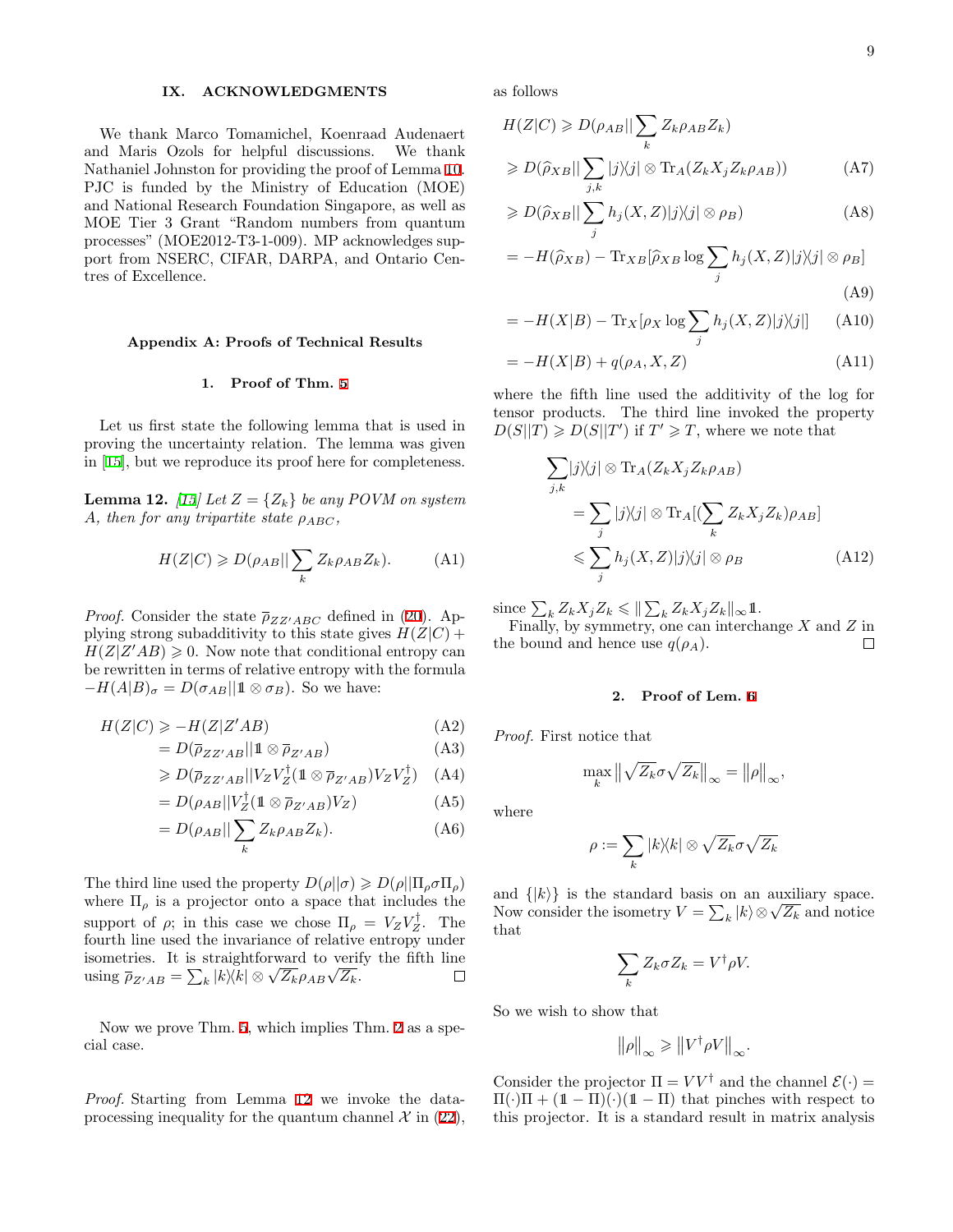that the infinity norm never increases upon pinching the argument [\[30](#page-10-23)]. So we have

$$
\|\rho\|_{\infty} \geq \|\mathcal{E}(\rho)\|_{\infty}
$$
  
= max{||\Pi\rho\Pi||\_{\infty}, ||(1 - \Pi)\rho(1 - \Pi)||\_{\infty}}  
\geq ||\Pi\rho\Pi||\_{\infty} = ||V^{\dagger}\rho V||\_{\infty}, \qquad (A13)

where the last equality uses the invariance of the norm under isometries.  $\Box$ 

### <span id="page-9-8"></span>**3. Proof of Thm. [9](#page-6-7)**

We first note the following useful lemma, shown, e.g., in Refs. [\[31](#page-10-26), [32](#page-10-27)].

<span id="page-9-12"></span>**Lemma 13.** *For any positive semi-definite operators*  $S \geq 0$  and  $T \geq 0$ , we have

<span id="page-9-11"></span>
$$
||S + T||_{\infty} \le \max\{||S||_{\infty}, ||T||_{\infty}\} + ||\sqrt{S}\sqrt{T}||_{\infty}.
$$
 (A14)

Now we prove Thm. [9,](#page-6-7) which implies Cor. [1](#page-1-3) as a special case.

*Proof.* From the definition [\(25](#page-4-8)) of  $q(\rho_A)$ , and using [\(30](#page-5-2)), we have

$$
q(\rho_A) \ge \max\{-\sum_j p_j^x \log(\max_k c_{jk}), -\sum_k p_k^z \log(\max_j c_{jk})\}
$$
  
\n
$$
\ge \frac{1}{2}[-\sum_j p_j^x \log(\max_k c_{jk}) - \sum_k p_k^z \log(\max_j c_{jk})]
$$
  
\n
$$
\ge \frac{1}{2}[-p_j^x \log c_{\max} - (1 - p_j^x) \log c_2
$$
  
\n
$$
-p_k^z \log c_{\max} - (1 - p_k^z) \log c_2]
$$
  
\n
$$
= q_{\text{MU}} + \frac{1}{2} \log \left(\frac{c_{\max}}{c_2}\right) [2 - (p_j^x + p_k^z)]. \tag{A15}
$$

Since  $\log(c_{\text{max}}/c_2) \geq 0$  by assumption, to bound  $q =$  $\min_{\rho_A} q(\rho_A)$  we need to evaluate

$$
\max_{\rho_A} (p_j^x + p_k^z) = \max_{\rho_A} \text{Tr}[\rho_A (X_j + Z_k)]
$$
  
\n
$$
= \|X_j + Z_k\|_{\infty}
$$
  
\n
$$
\leq \max\{\|X_j\|_{\infty}, \|Z_k\|_{\infty}\} + \|\sqrt{X_j}\sqrt{Z_k}\|_{\infty}
$$
  
\n
$$
\leq 1 + \sqrt{c_{\text{max}}},
$$
 (A16)

where in the first inequality we have used ([A14](#page-9-11)) from Lemma [13](#page-9-12), and in the second inequality the fact that  $X_{\hat{i}}$ and  $Z_{\hat{k}}$ , being POVM elements, both have operator norm less than unity. Plugging this into ([A15](#page-9-13)) proves ([38\)](#page-6-5).  $\Box$ 

## <span id="page-9-10"></span>**4. Proof of Lem. [10](#page-6-8)**

*Proof.* The proof relies on concepts of algebraic geometry [[34\]](#page-10-28). The set of unitaries in dimension *d* has real dimension  $d^2$ , that is, one has to specify  $d^2$  real parameters to specify a unitary *U*. On the other hand, unitaries can be seen as forming a real algebraic variety *U* in  $\mathbb{R}^{2d^2}$ . Indeed, let the real numbers  $x_{kl}$  and  $y_{kl}$  be the real and imaginary components of the matrix entry *Ukl*, i.e.,  $U_{kl} = x_{kl} + iy_{kl}$ . Then the condition  $U^{\dagger}U = \mathbb{1}$  corresponds to a system of quadratic equations in the *xkl*'s and  $y_{kl}$ 's. Since the unitaries form a connected group, the algebraic variety  $U$  is irreducible [\[34](#page-10-28)]. In particular, if *Z* is another algebraic variety, either *U ∩ Z* is equal to *U* (if  $U \subseteq \mathcal{Z}$ ) or  $U \cap \mathcal{Z}$  has real dimension strictly smaller than  $d^2$ . For any choice of two ordered pairs  $(i, j)$ and  $(k, l)$ , consider the algebraic variety  $\mathcal{Z}_{(i,j)(k,l)} \subseteq \mathbb{R}^{2d^2}$ defined by  $(x_{ij}^2 + y_{ij}^2) - (x_{kl}^2 + y_{kl}^2) = 0$ . It is easy to check that for  $d \geqslant 3$ ,  $\mathcal{U} \nsubseteq \mathcal{Z}_{(i,j)(k,l)}$  for every choice of  $(i, j) \neq (k, l)$ . This is because, when  $d \geq 3$ , for any  $(i, j) \neq (k, l)$  it is possible to find a unitary that does not belong to  $\mathcal{Z}_{(i,j)(k,l)}$ . Notice that, on the other hand,  $\mathcal{U} = \mathcal{Z}_{(1,1)(2,2)} = \mathcal{Z}_{(1,2)(2,1)}$  for  $d = 2$ . Thus, for  $d \ge 3$ and  $(i, j) \neq (k, l)$ ,  $\mathcal{U} \cap \mathcal{Z}_{(i, j)(k, l)}$  has real dimension strictly less than *d* 2 , hence vanishing Haar measure. Given that there is a finite number of sets  $Z_{(i,j)(k,l)}$ , it also holds that the union of all  $\mathcal{U} \cap \mathcal{Z}_{(i,j)(k,l)}$ 's has real dimension strictly less than *d* <sup>2</sup> and vanishing Haar measure. The claim follows.  $\Box$ 

- <span id="page-9-0"></span>[1] W. Heisenberg, Zeitschrift für Physik **43**, 172 (1927).
- <span id="page-9-1"></span>[2] E. Kennard, Z. Phys **44**, 326 (1927).
- <span id="page-9-2"></span>[3] H. P. Robertson, Phys. Rev. **34**, 163 (1929).
- <span id="page-9-3"></span>[4] H. Maassen and J. B. M. Uffink, Phys. Rev. Lett. **60**, 1103 (1988).
- <span id="page-9-4"></span>[5] S. Wiesner, SIGACT News **15**, 78 (1983).
- <span id="page-9-5"></span>[6] R. Horodecki, P. Horodecki, M. Horodecki, and
- <span id="page-9-13"></span>K. Horodecki, Rev. Mod. Phys. **81**, 865 (2009).
- <span id="page-9-6"></span>[7] M. Berta, M. Christandl, R. Colbeck, J. M. Renes, and R. Renner, Nature Physics **6**, 659 (2010).
- <span id="page-9-9"></span>[8] R. Prevedel, D. R. Hamel, R. Colbeck, K. Fisher, and K. J. Resch, Nature Physics **7**, 757 (2011).
- <span id="page-9-7"></span>[9] C.-F. Li, J.-S. Xu, X.-Y. Xu, K. Li, and G.-C. Guo, Nature Physics **7**, 752 (2011).